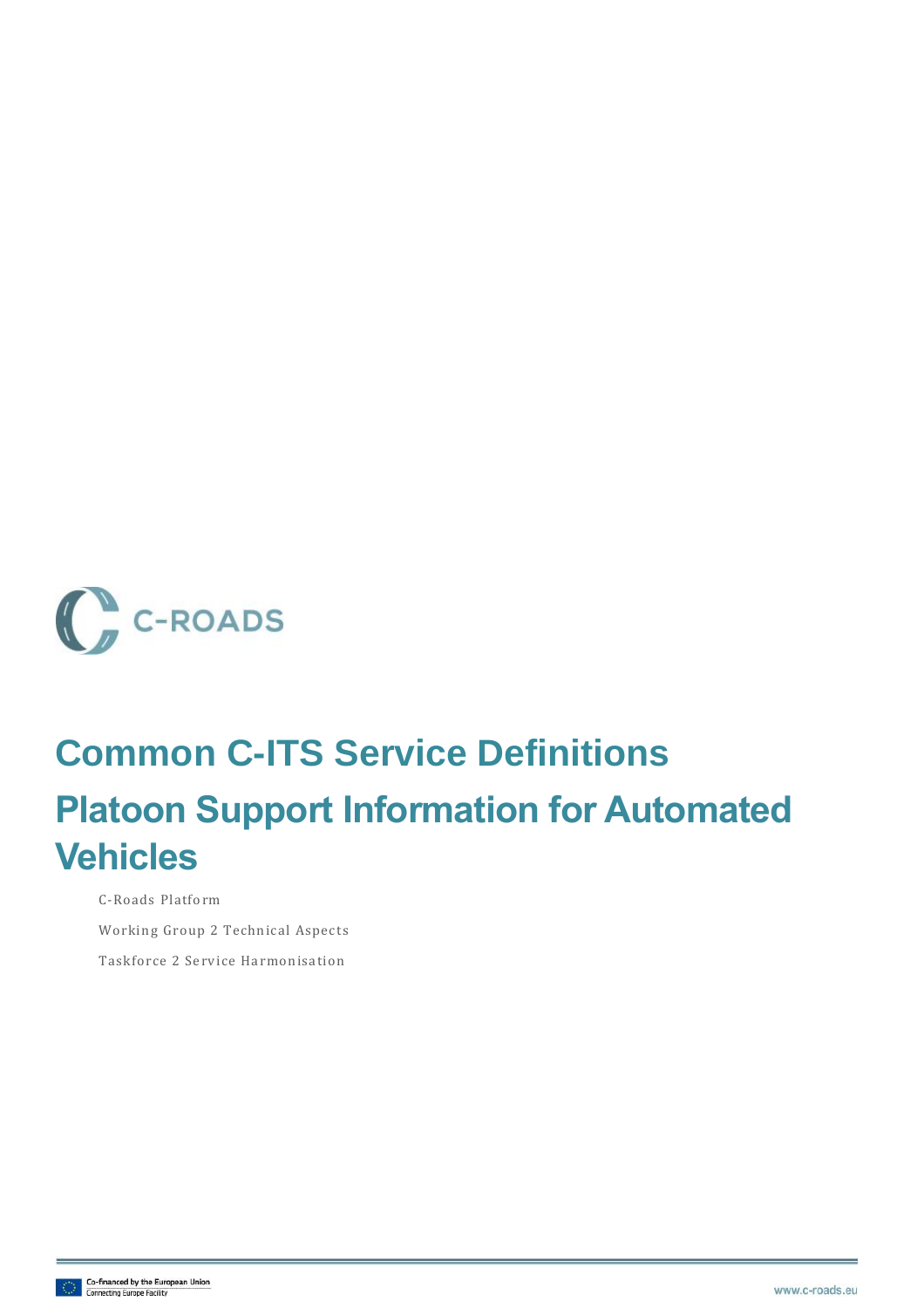

## **Publication History**

| <b>Version</b> | <b>Date</b> | <b>Description, updates and changes</b>                                                                                                                         | <b>Status</b> |
|----------------|-------------|-----------------------------------------------------------------------------------------------------------------------------------------------------------------|---------------|
| 0.1            | 31.01.2020  | Converted input from Austrian document where applicable into<br>the C-Roads template                                                                            | Draft         |
| 0.2            | 15.02.2020  | Additional input provided by Austria on the use case description<br>part                                                                                        | Draft         |
| 0.3            | 23-03-2020  | Improvements based on WG2 review + comments to be<br>addressed                                                                                                  | Draft         |
| 0.4            | 08.05.2020  | Revision of single elements of the draft according to TF2 Telco<br>discussions and feedback.                                                                    | Draft         |
| 1.7.0.TF.5     | 12.05.2020  | Incorporated new template and deleted service introduction as<br>this was already defined in the document:<br>C Roads WG2 TF2 SAE Level Guidance v1.07.0.F5.doc | Draft         |
|                |             |                                                                                                                                                                 |               |
|                |             |                                                                                                                                                                 |               |
|                |             |                                                                                                                                                                 |               |
|                |             |                                                                                                                                                                 |               |
|                |             |                                                                                                                                                                 |               |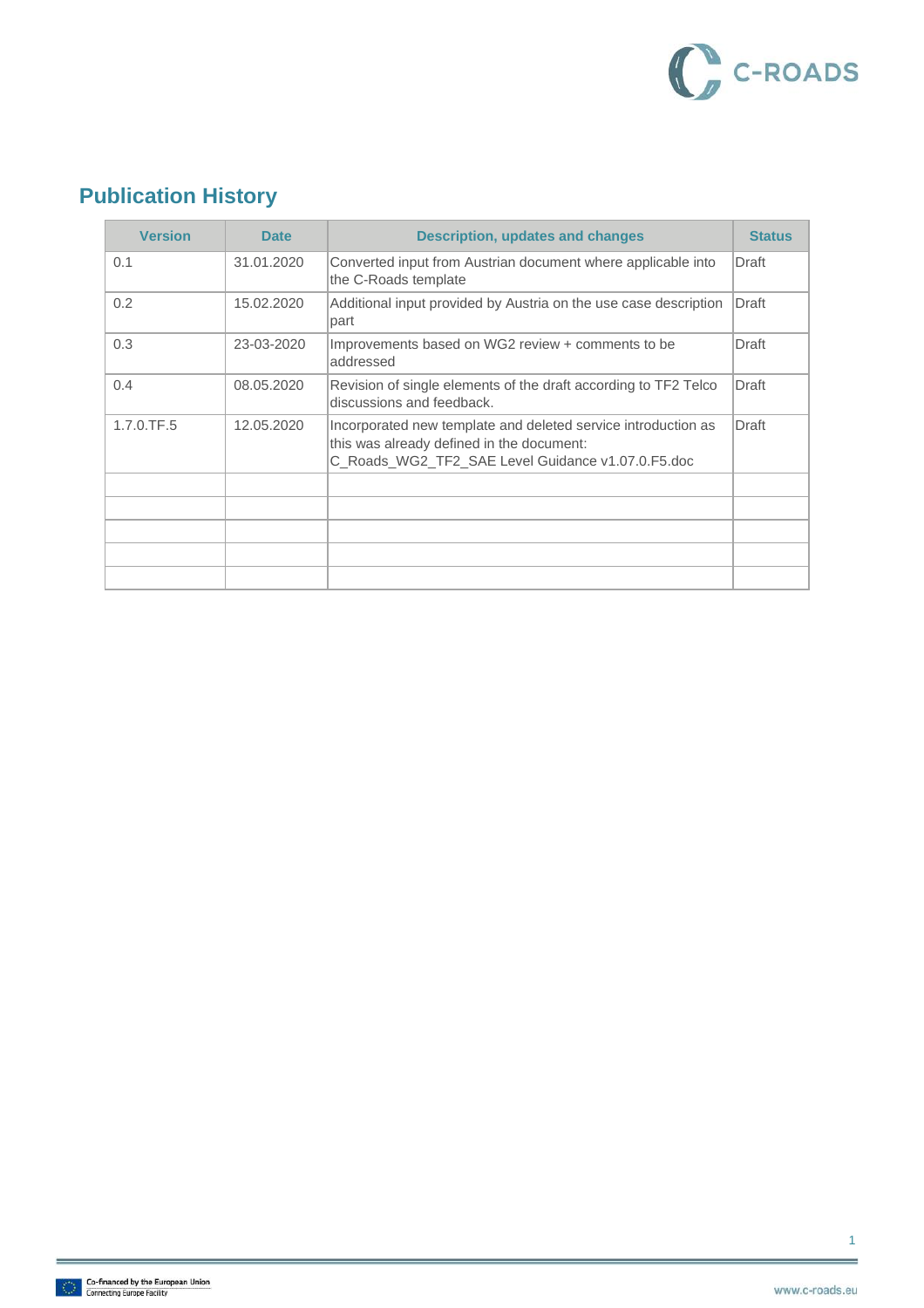

#### **Index**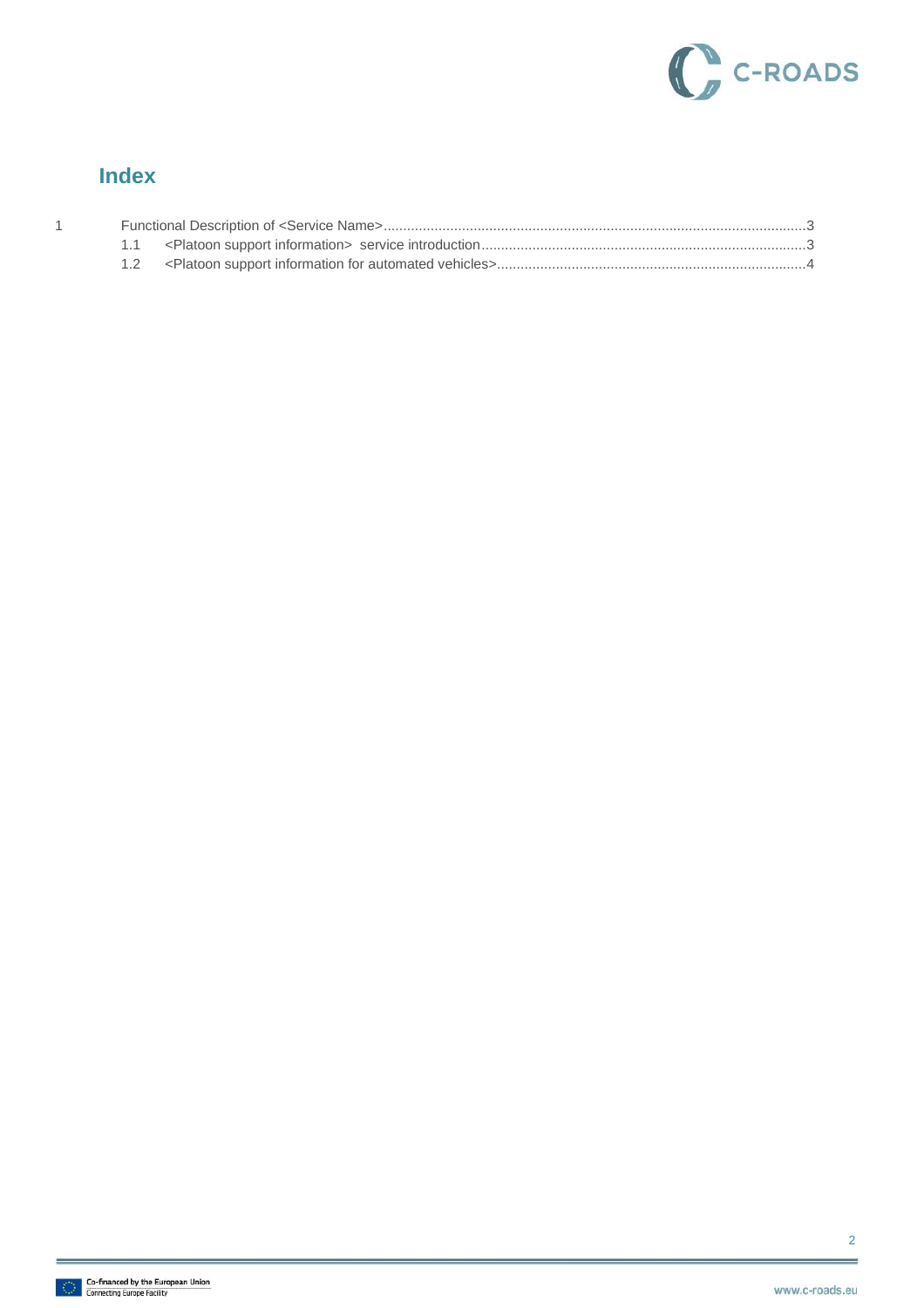

#### <span id="page-3-1"></span><span id="page-3-0"></span>**1.1 Automated Vehicles Guidance service introduction**

| <b>Service introduction</b> |                                                                 |  |
|-----------------------------|-----------------------------------------------------------------|--|
| <b>Summary</b>              | See document± C_Roads_WG2_TF2_SAE Level Guidance v1.07.0.F5.doc |  |
| <b>Background</b>           | See C_Roads_WG2_TF2_SAE Level Guidance v1.07.0.F5.doc.          |  |
| <b>Objective</b>            | See document: C_Roads_WG2_TF2_SAE Level Guidance v1.07.0.F5.doc |  |
| <b>Expected benefits</b>    | See document: C_Roads_WG2_TF2_SAE Level Guidance v1.07.0.F5.doc |  |
| Use Cases                   | See document: C_Roads_WG2_TF2_SAE Level Guidance v1.07.0.F5.doc |  |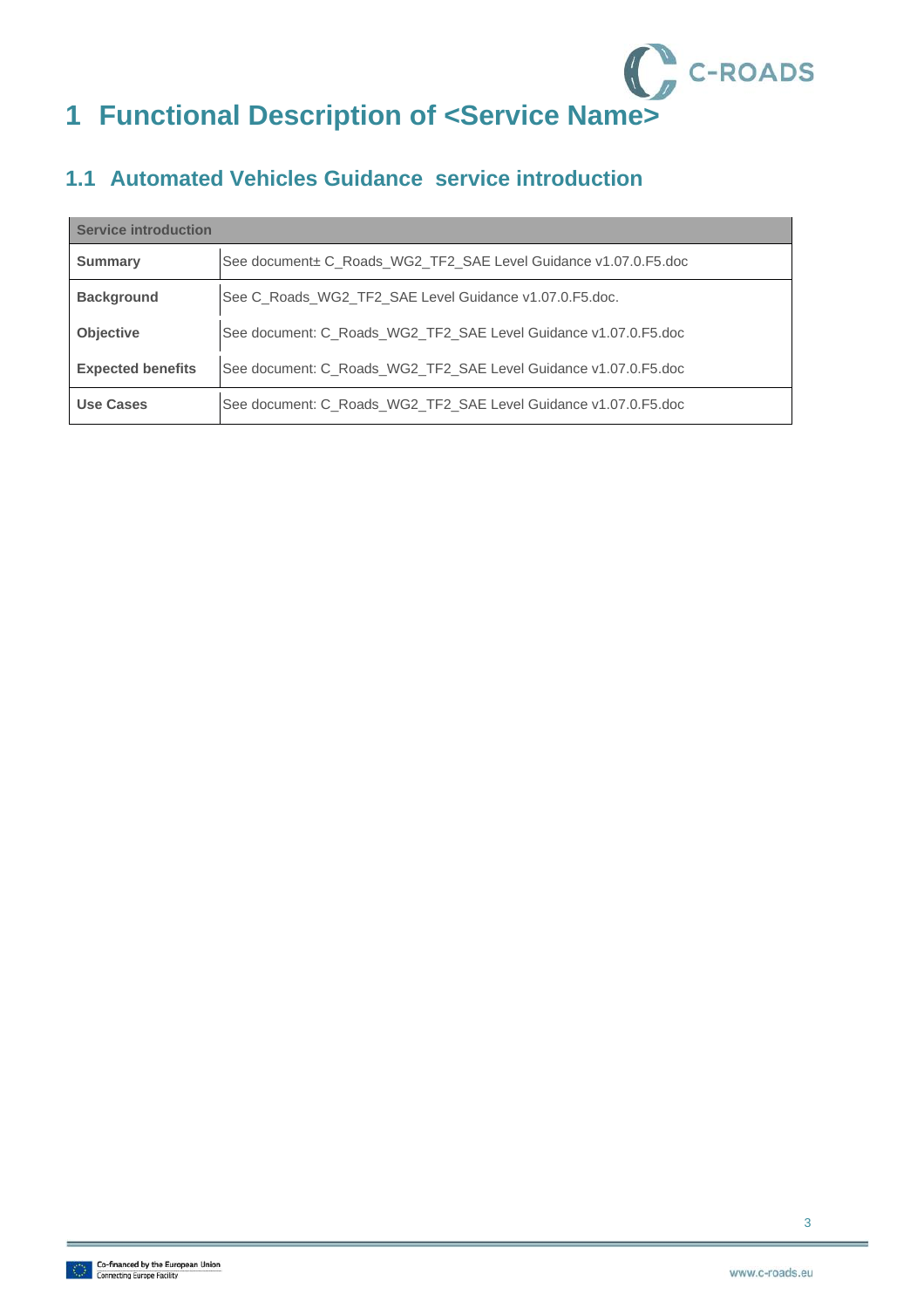

### <span id="page-4-0"></span>**1.2 Platoon Support Information for Automated Vehicles>**

 $\overline{\phantom{a}}$ 

| Type of road network         | Highways with more than one lane per driving direction                                                                                                                                                                                                                                                                                                                                                                                                                                                                                                                                                                                                                                                                                                                                                                                                                                                                                                                                                                                                                                                                                                                                                                                                                                                                    |  |  |  |
|------------------------------|---------------------------------------------------------------------------------------------------------------------------------------------------------------------------------------------------------------------------------------------------------------------------------------------------------------------------------------------------------------------------------------------------------------------------------------------------------------------------------------------------------------------------------------------------------------------------------------------------------------------------------------------------------------------------------------------------------------------------------------------------------------------------------------------------------------------------------------------------------------------------------------------------------------------------------------------------------------------------------------------------------------------------------------------------------------------------------------------------------------------------------------------------------------------------------------------------------------------------------------------------------------------------------------------------------------------------|--|--|--|
| Type of vehicle              | <b>Automated Vehicles</b>                                                                                                                                                                                                                                                                                                                                                                                                                                                                                                                                                                                                                                                                                                                                                                                                                                                                                                                                                                                                                                                                                                                                                                                                                                                                                                 |  |  |  |
| <b>Use case introduction</b> |                                                                                                                                                                                                                                                                                                                                                                                                                                                                                                                                                                                                                                                                                                                                                                                                                                                                                                                                                                                                                                                                                                                                                                                                                                                                                                                           |  |  |  |
| Summary                      | The road operator would like to inform connected and automated vehicles about the<br>suitability of road segments or lanes for platooning or "vehicle group travel". Platoon<br>support information would convey the view of the road operator into the vehicle, giving<br>advice about applicable sections and lanes for platooning and the recommended<br>parameters (vehicle classes, number of vehicles, overall length) for forming a platoon<br>in these areas, thus optimizing the flow of traffic on the network. The information is<br>sent from the infrastructure to the vehicles (I2V).                                                                                                                                                                                                                                                                                                                                                                                                                                                                                                                                                                                                                                                                                                                       |  |  |  |
| Background                   | On European road networks platooning of trucks is generally not allowed, unless<br>specific conditions for participating vehicles, road segments, R&D pilot<br>environments or other specific conditions are met and considered to be an<br>acceptable risk for all involved parties and the general public. On the other hand<br>large groups of automated vehicles driving in a very close distance to each other<br>may pose a challenge for infrastructure based traffic management, a platoon of<br>several automated vehicles may for example block the access to ramps for other<br>vehicles or have a negative impact on overall traffic flow. If a road operator wants<br>to optimize traffic flow in "mixed" traffic, it might need to set boundaries on the<br>applicability of platooning based on the assessment of the situation (e.g. weather,<br>traffic intensity, incidents and more).<br>Therefore this use case defines a first set of information parameters needed to be<br>able to support platooning of vehicles on a specific road segment under regular<br>traffic monitoring conditions on this segment.                                                                                                                                                                                       |  |  |  |
|                              |                                                                                                                                                                                                                                                                                                                                                                                                                                                                                                                                                                                                                                                                                                                                                                                                                                                                                                                                                                                                                                                                                                                                                                                                                                                                                                                           |  |  |  |
| Objective                    | Support the save and secure operation of a travelling platoon on a specific motorway<br>road section, by generating a set of information needed by the vehicles participating in<br>the platoon, but also for the vehicles travelling to the road section involved. The<br>information is as follows:<br>Inform vehicles about the start of platoon section (i.e. section where<br>$\bullet$<br>platooning is possible from an infrastructure perspective)<br>Inform vehicles about the end of platoon section (i.e. section where platooning<br>٠<br>is not possible or not desired from an infrastructure perspective)<br>Inform vehicles about the maximum number of vehicles in a platoon for a<br>predefined stretch on the road<br>Inform vehicles about the minimum safety gap between vehicles in a platoon<br>for a predefined stretch on the road<br>Inform vehicles about the vehicle class that can form a platoon for a<br>$\bullet$<br>predefined stretch on the road<br>Inform vehicles about applicable lanes for a platoon<br>$\bullet$<br>Inform vehicles about the speed limit of a platoon<br>Inform vehicles about the road layout of the platoon-section<br>Inform vehicles about the maximum overall length of a platoon<br>$\bullet$<br>Inform all vehicles of the end of the platooning section. |  |  |  |
| Desired behaviour            | Platoons are only formed in a suitable section of the road infrastructure (but it<br>$\bullet$<br>is not required to form a platoon if not wanted).<br>The vehicles forming or leaving a platoon perform the desired actions without<br>$\bullet$<br>major disruptions for the other traffic participants.<br>The platoons are operated on predefined lanes.<br>The vehicles of a platoon cooperate to fulfil the specified parameters of the<br>platoon (maximum speed, maximum number of vehicles, maximum lengt).                                                                                                                                                                                                                                                                                                                                                                                                                                                                                                                                                                                                                                                                                                                                                                                                      |  |  |  |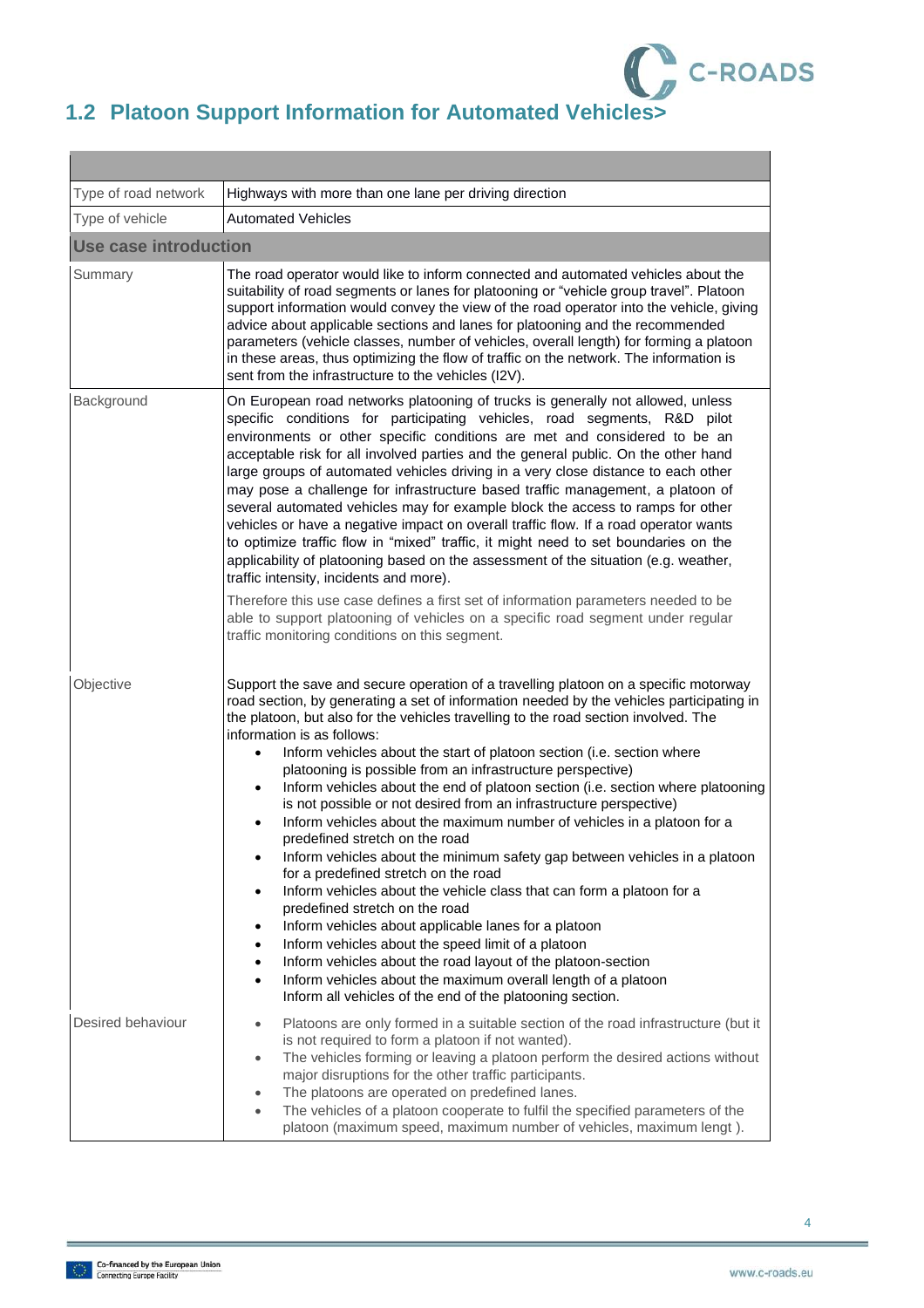|                           | <b>C-ROADS</b>                                                                                                                                                                                                                                                                                                                                                                                                                                                                                                                                                               |  |
|---------------------------|------------------------------------------------------------------------------------------------------------------------------------------------------------------------------------------------------------------------------------------------------------------------------------------------------------------------------------------------------------------------------------------------------------------------------------------------------------------------------------------------------------------------------------------------------------------------------|--|
|                           | Each vehicle that wants to be part of a platoon is aware of its own total length<br>$\bullet$<br>(vehicle and trailer).<br>The platoons avoid blocking of other traffic participants and dissolve the<br>platoon based on an updated set of traffic parameters if traffic conditions have<br>changed.                                                                                                                                                                                                                                                                        |  |
| <b>Expected benefits</b>  | Driver in automated vehicles<br>Higher comfort for driver.<br>$\bullet$<br>Reduced probability of accidents.                                                                                                                                                                                                                                                                                                                                                                                                                                                                 |  |
|                           | <b>Automated vehicle</b><br>Safer and more efficient adaptation to current traffic situation on the road.<br>$\bullet$                                                                                                                                                                                                                                                                                                                                                                                                                                                       |  |
|                           | <b>National Economy</b><br>Less disruption of traffic flow.                                                                                                                                                                                                                                                                                                                                                                                                                                                                                                                  |  |
|                           | Road operator<br>Increased quality of traffic management through active influence on platoons.                                                                                                                                                                                                                                                                                                                                                                                                                                                                               |  |
|                           | Other traffic participants<br>Platoons are only allowed in specified zones, resulting in a better prediction of<br>the expected traffic.<br>Better avoidance of possible blocking of ramps for vehicles that want to enter<br>or leave the highway.                                                                                                                                                                                                                                                                                                                          |  |
| Use case description      |                                                                                                                                                                                                                                                                                                                                                                                                                                                                                                                                                                              |  |
| Situation                 | Depending on the traffic situation and road segment topology, platooning may be<br>desired to improve the overall traffic flow.<br>The road operator generates the currently valid attributes of a platoon (number of<br>vehicles, vehicle type, length of platoon, ) need to be adapted to the<br>characteristics of the road section and the traffic situation.<br>The road operator communicates changes in the set of parameters or the overall                                                                                                                          |  |
|                           | message that platooning is not possible any more.                                                                                                                                                                                                                                                                                                                                                                                                                                                                                                                            |  |
| Logic of transmission     | I2V and "collection of feedback" V2I                                                                                                                                                                                                                                                                                                                                                                                                                                                                                                                                         |  |
| Actors and relations      | Road operator send the supporting information for platooning and updates according to<br>traffic conditions<br>Vehicles in the platoon or service providers send feedback about the current status<br>of the platoon to the road operator responsible for this segment of the infrastructure.                                                                                                                                                                                                                                                                                |  |
|                           | End user is the driver of automated vehicles with the possibility and intention of<br>platooning, or with the option to join or leave an existing platoon on a road segment<br>ahead.                                                                                                                                                                                                                                                                                                                                                                                        |  |
| Scenario                  | Road operator monitors the traffic conditions and senses / analyses a status were<br>platooning is possible for a number of vehicles higher than the set minimum for an<br>acceptable prediction period.                                                                                                                                                                                                                                                                                                                                                                     |  |
|                           | Road operator sends the set of information to all vehicles ahead of the<br>specific road section.<br>Road sections with ramps or intersections: reduce maximum length of<br>platoon.<br>Traffic flow on long road sections without intersections and multiple lanes can<br>be improved by allowing long platoons, moderate speed limit and reducing the<br>minimum distance between vehicles.<br>Additional information for the platooning vehicles is send if changes occur or if<br>$\overline{\phantom{a}}$<br>the platoon has reached his end point of the road segment. |  |
| Display / alert principle | The information needs to reach the automated vehicles system.                                                                                                                                                                                                                                                                                                                                                                                                                                                                                                                |  |

5